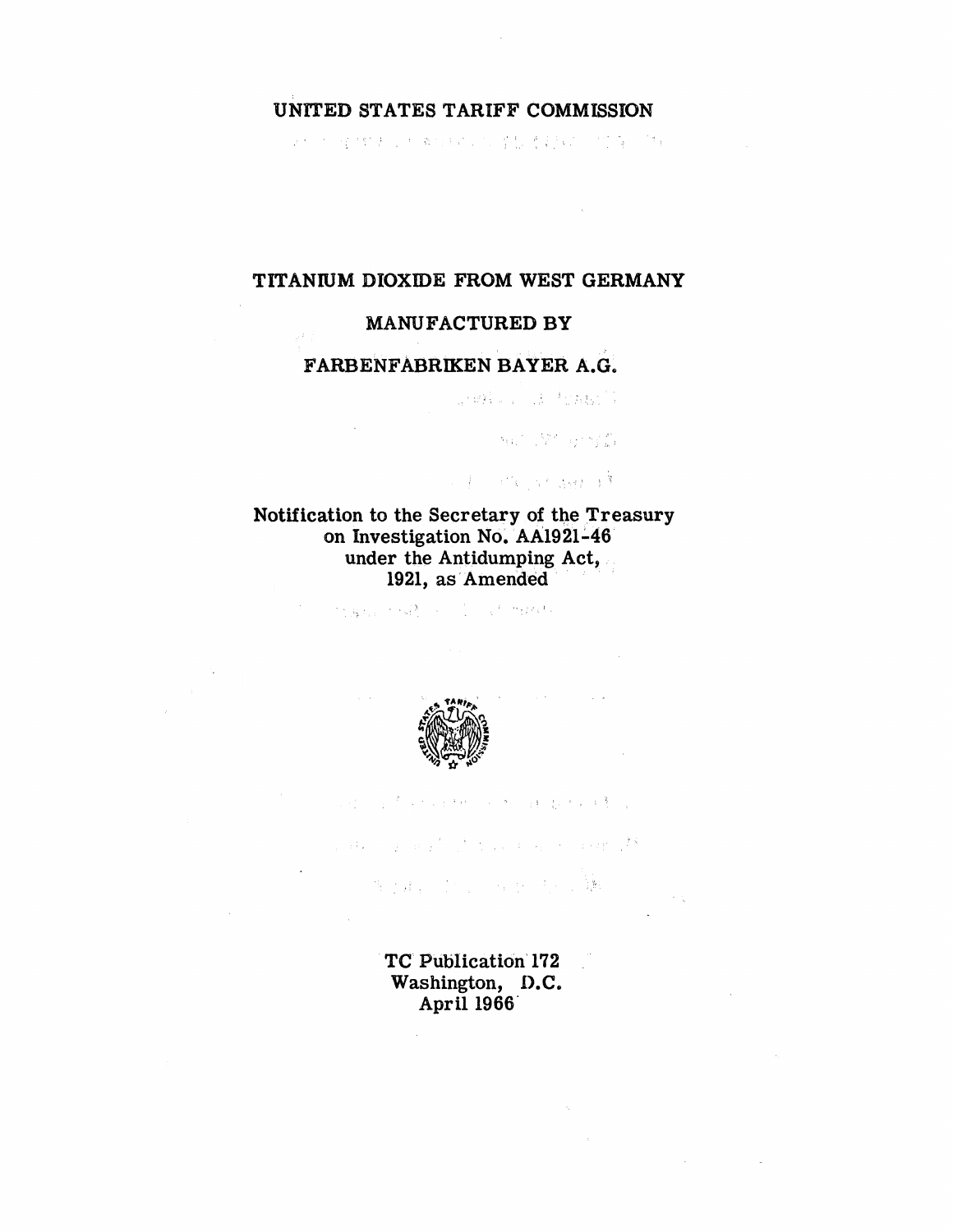## **UNITED STATES TARIFF COMMISSION**

**Paul Kaplowitz, Chairman** 

**Joseph E. Talbot** 

**Glenn W. Sutton** 

**lames W. Culliton** 

**Dan H. Fenn, Jr.** 

**Penelope H. Thunberg** 

**Donn N. Bent, Secretary** 

**Address all communications to United States Tariff Commission** 

.<br>The sub-the-sam was statistic and over and statistical spokestics and statistics and spokestics and was view and  $\overline{\phantom{a}}$ 

**Washington, D.C. 20438** 

.<br>In any star and with the company and age, was two very star and the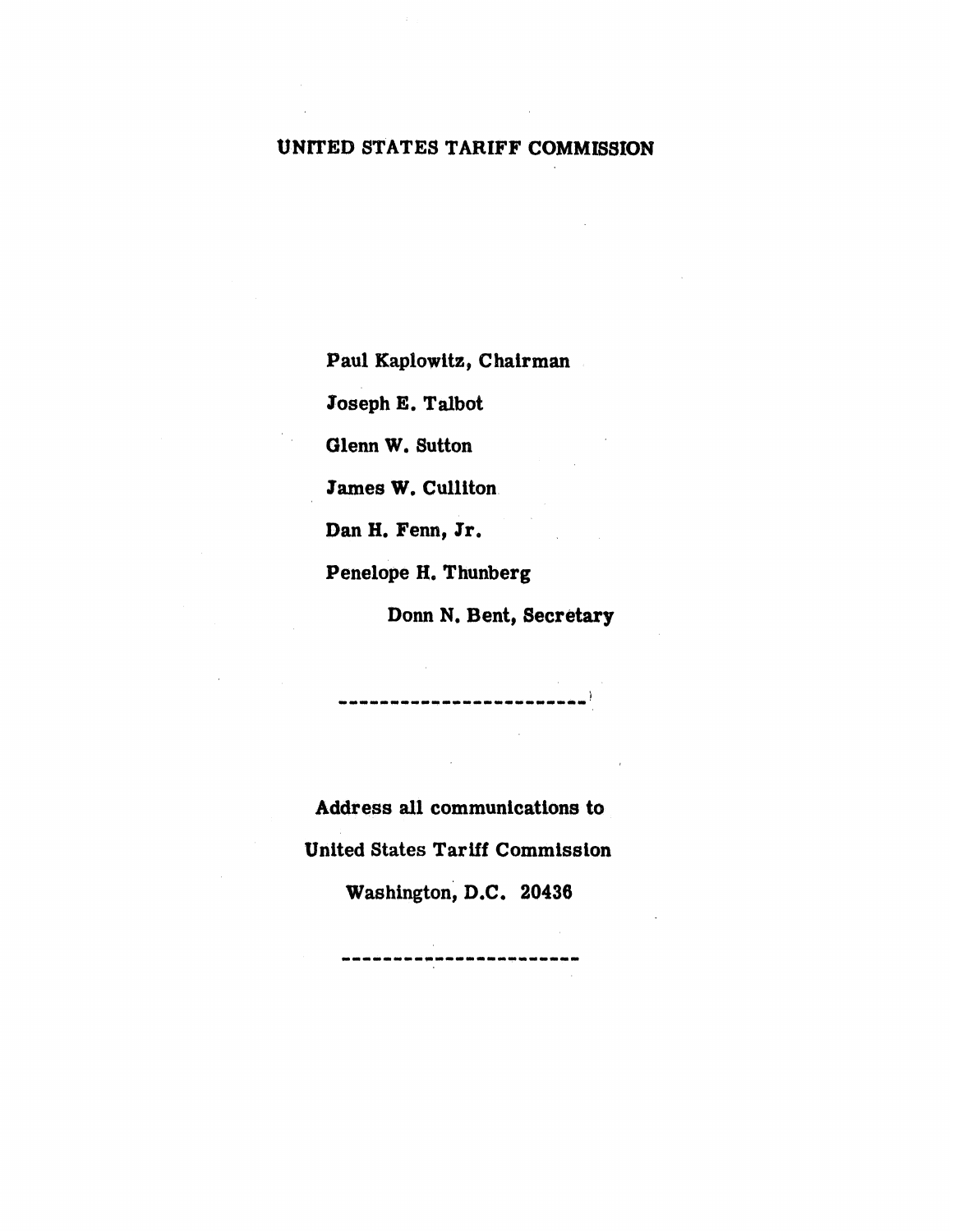

UNITED STATES TARIFF COMMISSION Washington

 $\sqrt{A}$ A1921-467

April 12, 1966

# TITANIUM DIOXIDE FROM WEST GERMANY

Determination of No Injury or Likelihood Thereof

On January 14, 1966, the Tariff Commission was advised. by the Assistant Secretary of the Treasury that titanium dioxide, pigment grade, from West Germany, manufactured. by Farbenfabriken Bayer A.G., Leverkusen, Germany, is being, or is likely to be, sold. in the United States at less than fair value as that term is used in the Antidumping Act. Accordingly, the Commission, on January 14, 1966, instituted an investigation under section  $201(a)$  of the Antidumping Act, 1921, as amended, to determine whether an industry in the United. States is being or is likely to be injured, or is prevented from being established, by reason of the importation of such merchandise into the United States.

Public notices of the institution of the investigation and of a public hearing to be held in connection therewith were published in the Federal Register (31 F.R. 779 and. 31 F.R. 1021). The hearing was held on March 1 and 2, 1966.

In arriving at a determination in this case, due consideration was given by the Commission to all written submissions from interested parties, all testimony adduced. at the hearing, and. all information obtained by the Commission's staff.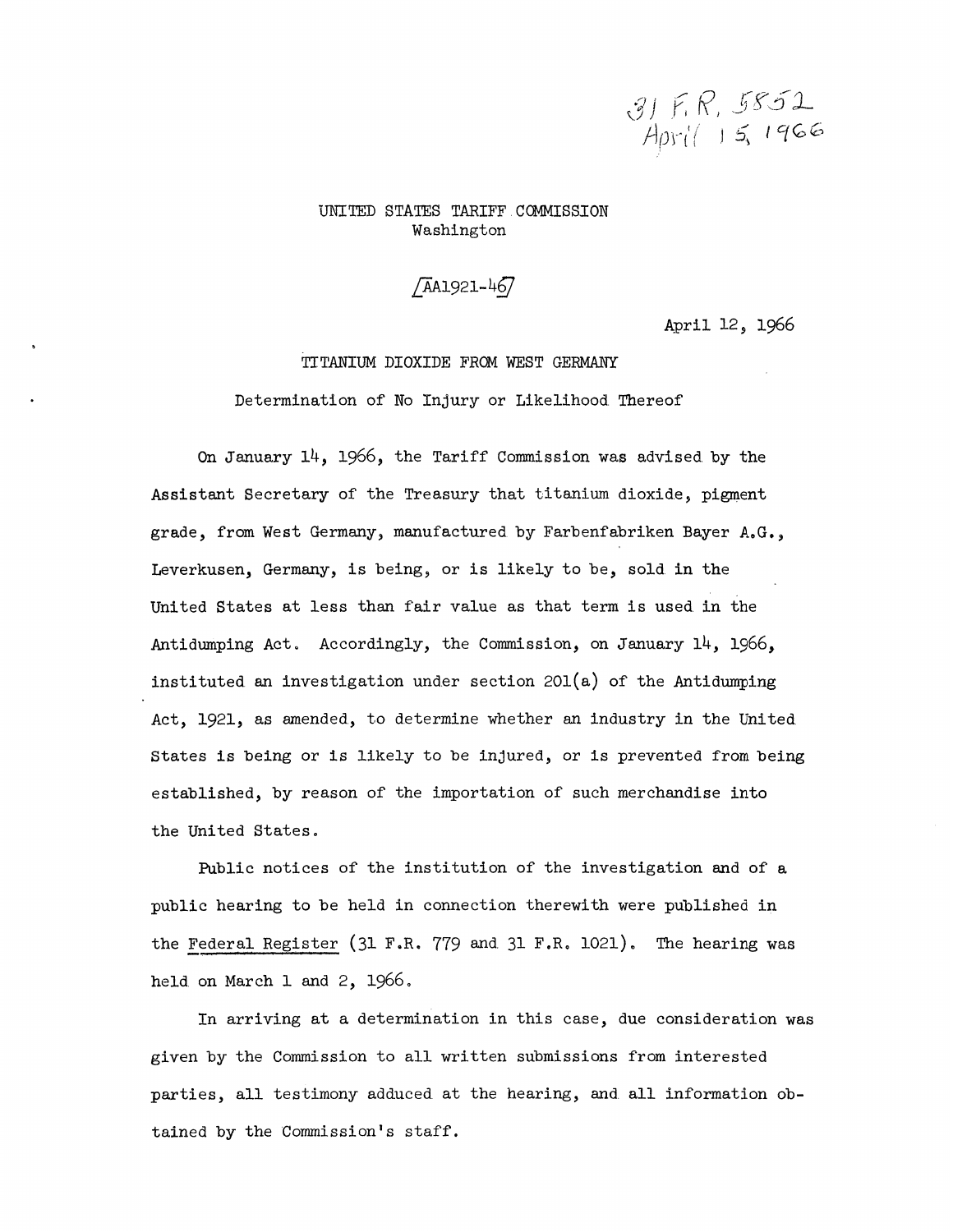On the basis of the investigation, the Commission  $1/$  has unanimously determined that an industry in the United States is not being, and is not likely to be, injured, or prevented from being established, by reason of the importation of titanium dioxide, pigment grade, from West Germany, manufactured by Farbenfabriken Bayer A.G., Leverkusen, Germany, sold at less than fair value, within the meaning of the Antidumping Act, 1921, as amended.

#### Statement of Reasons

Titanium dioxide (TiO<sub>2</sub>), an inert, solid, metal oxide, is the major white pigment in use today in the manufacture of a variety of products. It is produced in two basic types--anatase and rutile--which differ in the cyrstalline structure of the molecules. Both types are marketed in several grades. The various grades are produced by adding small quantities of such compounds as aluminum oxide, silica, or zinc oxide to improve color retention, chalking resistance, dispersibility, and other properties. Although there is some interchangeability between grades and types of Ti02, each type and grade is generally designed for a particular purpose.

In the United States about 60 percent of all TiO<sub>2</sub> is used in the manufacture of paint and related products and about 15 percent is used in paper. Other uses include the manufacture of floor coverings (e.g., linoleum and similar products), rubber products, coated fabrics, printing inks, and plastics. Anatase  $TiO<sub>2</sub>$  is used mainly in paper and rutile is used mainly in paint.

2

<sup>—</sup>717Commissioner Talbot did not participate in the determination because of illness.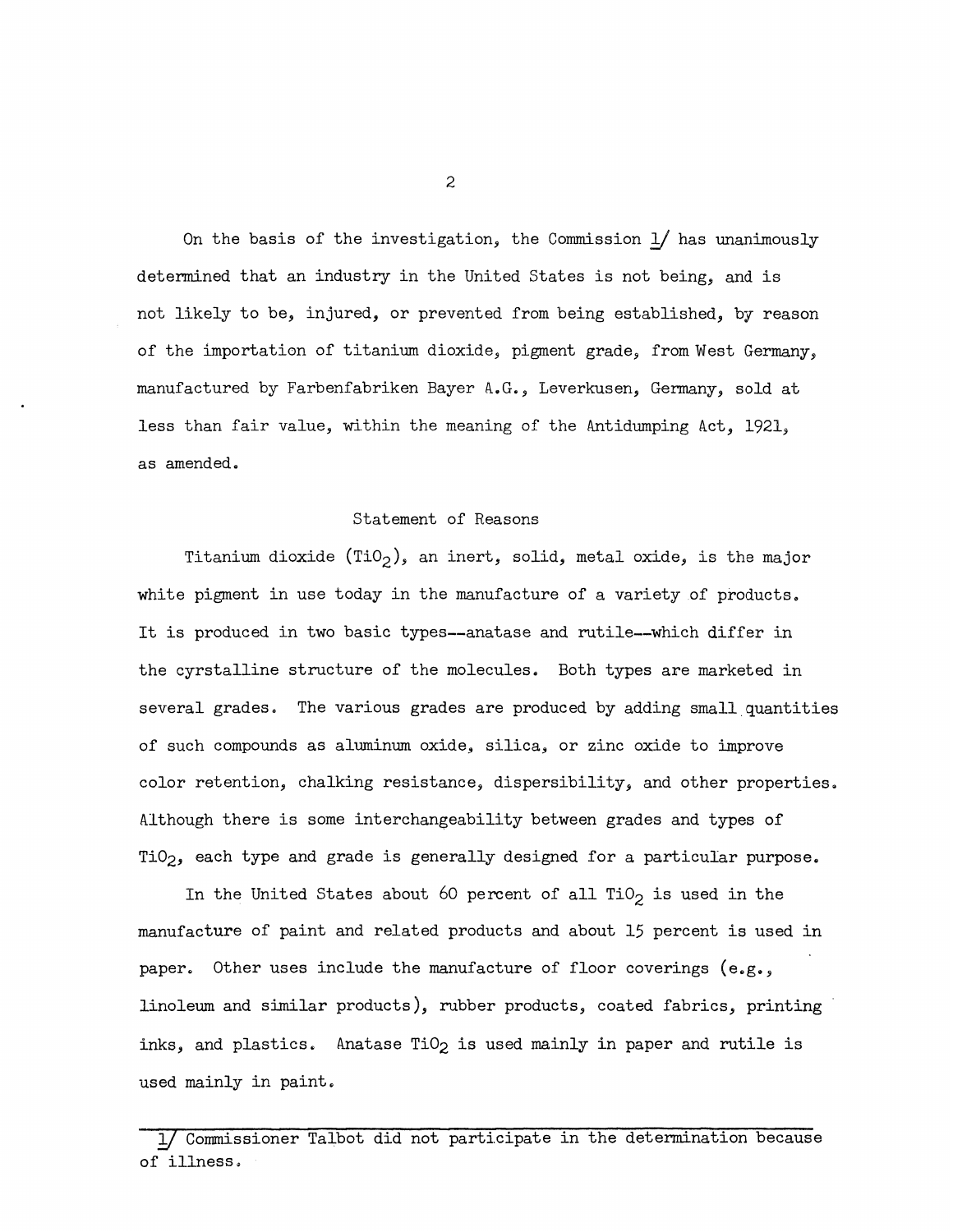The domestic industry producing  $TiO<sub>2</sub>$  is a rapidly growing industry with an expanding national market. Several new plants have been established in recent years. The plants which constitute the domestic industry generally offer their TiO<sub>2</sub> at uniform delivered prices  $1/$ throughout the national market. The delivered price of domestic firstclass rutile-type TiO2 of all grades has continued for a number of years at 27 cents per pound. The delivered price of domestic first-class anatase-type TiO<sub>2</sub> of all grades, except beater-grade for paper making, has continued for a number of years at 25 cents per pound. The domestic beater-grade until November 1965 was sold at 25 cents per pound; since that date it has been sold for 22-1/2 cents per pound.

Almost all imported first-class  $TiO<sub>2</sub>$  of either type is sold at prices generally ranging from 1 to 2 cents per pound less than the price of comparable domestic Ti02, with the exception of imported beater-grade anatase type TiO<sub>2</sub> which generally is sold at the price set by the domestic industry. The West German TiO<sub>2</sub>, the subject of this investigation, has only recently entered the U.S. market. The subject TiO<sub>2</sub>, as well as TiO<sub>2</sub> from several other foreign countries, when sold at prices somewhat lower than the price of comparable domestic  $\text{TiO}_2$ , is so priced because the importers thereof generally cannot offer immediate deliveries; their technical services, if any, are of considerably less value to domestic

3

<sup>1/</sup> The term "delivered price", used in conjunction with domestic sales of TiO<sub>2</sub> means f.o.b. shipping point with freight allowance to destination. Shipping losses are at the risk of the buyer.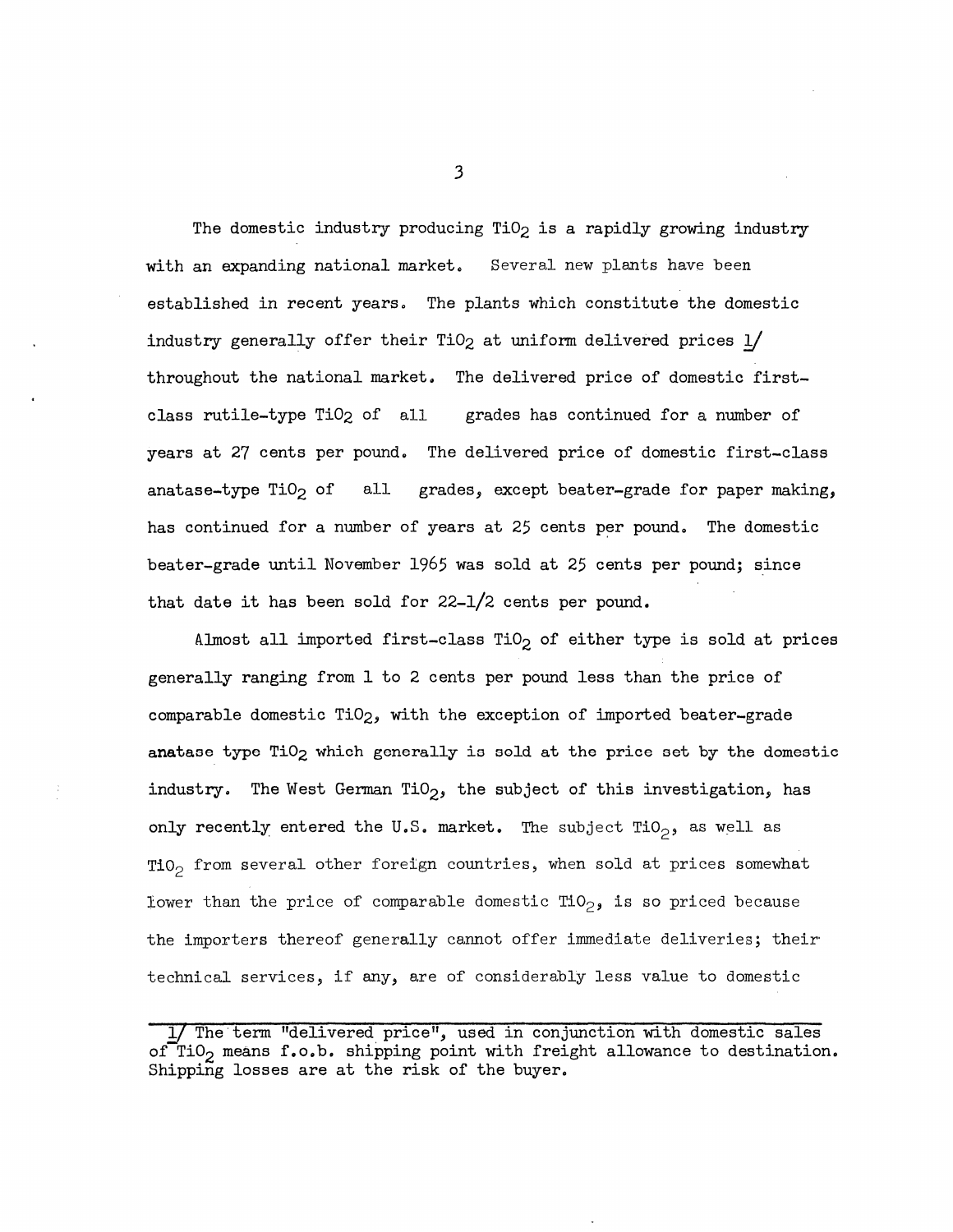purchasers of TiO<sub>2</sub>; and many domestic users of TiO<sub>2</sub> will not use the imported products because of the uncertainty of an adequate continuous supply.' Many domestic manufacturers of high-priced products refuse to buy foreign TiO<sub>2</sub> because the nominal savings do not warrant the attendant risks.

The maximum amounts of TiO<sub>2</sub> which the importers have obtained, may now obtain, and expect to obtain, from the subject West German manufacturer are very nominal when compared with the past, present, and anticipated production and sales of domestic TiO<sub>2</sub> in the United States. Any injury that may have been suffered to date, and. any injury that is likely to be suffered in the foreseeable future, by the domestic industry by reason of the subject imports of West German TiO<sub>2</sub> is, or would be, at the most, de minimis.

The complainant's claim that an industry is prevented from being established by reason of the subject imports of  $TiO<sub>2</sub>$  is untenable. In view of the degree of homogeneity of the product, of the uniform pricing practice followed. by the domestic producers without regard to the geographic location of their plant or customers, and in view of the fact that several new plants have been established in recent years, there is no legal or economic justification for considering the complainant's plant an industry separate and distinct from other domestic  $TiO<sub>2</sub>$  producers. The significant difficulties being experienced by the complainant in establishing a TiO<sub>2</sub> business are not attributable to imports of TiO<sub>2</sub> from West Germany.

4

\* \* \* \* \*